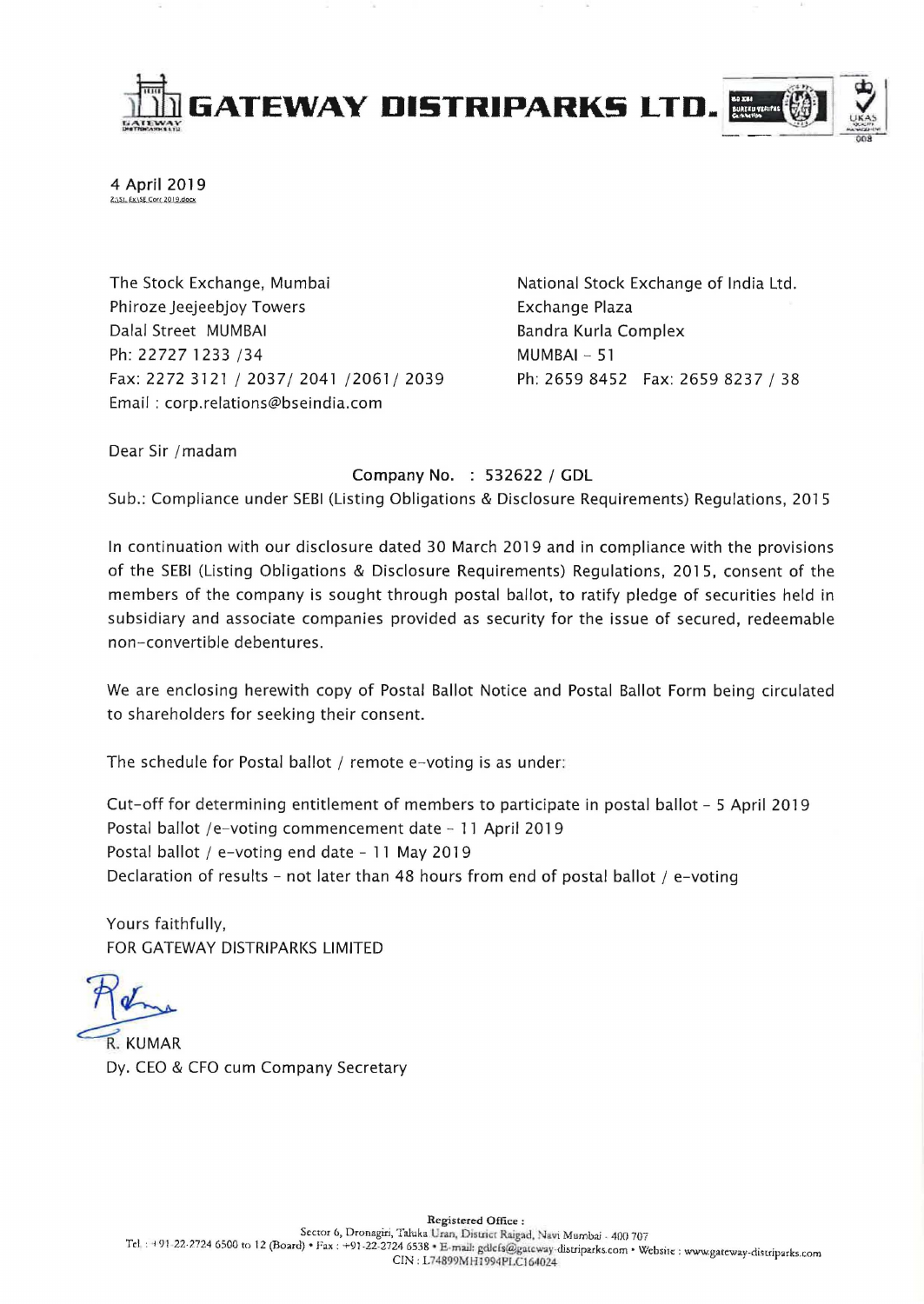

#### Gateway distriparks Limited Sector 6, Dronagiri, Taluka Uran, District Raigad, Navi Mumbai - 400 707 CIN: L74899MH1994PLC164024 Ph: +91 22 2724 6500 | Fax: +91 22 27246538 Email: investor@gateway-distriparks.com | Website: www.gateway-distriparks.com

## **NOTICE OF POSTAL BALLOT**

Dear Members,

NOTICE is hereby given pursuant to Section 110 of the Companies Act, 2013 **("Act")** and other applicable provisions, if any, of the Act read with Rule 22 of the Companies (Management and Administration) Rules, 2014 **("Rules")**, as amended from time to time, Securities and Exchange Board of India (Listing Obligations and Disclosure Requirements) Regulations, 2015 **("Listing Regulations")**, and pursuant to other applicable laws and regulations, if any, to the Members of Gateway Distriparks Limited (the **"Company"**) to transact the following business by passing the resolution by way of Postal Ballot and voting by electronic means **("e-Voting")**.

A Statement pursuant to Section 102 of the Act and other applicable provisions of the Act, pertaining to the resolution setting out the material facts and the reasons thereof, is appended along with a Postal Ballot form **("Postal Ballot Form")**. Pursuant to Rule 22(5) of the Rules, the Board of Directors of your Company, at its meeting held on 30 March 2019, has appointed Ms. Ashwini Vartak (Membership No. 29463) and failing her Ms. Alpana Pobi, (Membership No. 29905) of S N Ananthasubramanian & Co., Company Secretaries, as the Scrutinizer to conduct the Postal Ballot and e-Voting process in a fair and transparent manner.

The Members are requested to carefully read the instructions indicated in the Notice and printed overleaf of the Postal Ballot Form and record their assent (for) or dissent (against) in the Postal Ballot Form and return the same, in original duly completed and signed, in the enclosed postage prepaid self-addressed business reply envelope, so as to reach the Scrutinizer, on or before 5.00 p.m. (IST) on 11 May 2019. Postal Ballot Forms received after that date will be strictly treated as if a reply from such Member has not been received.

In compliance with the provision of Sections 108 and 110 of the Act, read with Rules 20 and 22 of the Rules and Regulation 44 of the Listing Regulations, the Company is also offering facility of e-voting to all its Members to enable them to cast their votes electronically. Members are requested to follow the procedure as stated in the Notes and printed overleaf of the Postal Ballot Form for casting of votes by e-voting.

Upon completion of the scrutiny of the Postal Ballot Forms and votes cast through e-voting in a fair and transparent manner, the Scrutinizer will submit her report to the Chairman or any person authorized by him. The results of the Postal Ballot will be announced not later than 48 hours of conclusion of the voting through Postal Ballot. The said results would be displayed at the Registered Office of the Company, intimated to the National Stock Exchange of India Limited and the BSE Limited where the shares of the Company are listed. Additionally, the results will also be uploaded on the Company's website and on the website of the Central Depository Services (India) Limited (CDSL).

## **RESOLUTION**

#### **1) To consent to and ratify the pledge of securities held in subsidiaries and associate company of the Company in accordance with Section 180(1)(a) of the Companies Act, 2013 read with Regulation 24(5) and 24(6) of the Securities and Exchange Board of India (Listing Obligations And Disclosure Requirements) Regulations, 2015**

To consider and, if thought fit, to pass, the following Resolution as a Special Resolution:

**RESOLVED THAT** pursuant to the relevant provisions of the Companies Act, 2013 and the Securities and Exchange board of India (Listing Obligations and Disclosure Requirements) Regulations, 2015, consent and ratification of the members of the Company be and is hereby accorded to and for the creation of security interest (by way of a pledge or hypothecation) over 100% of the investments of the Company (including by way of shares and securities) (presently held and future investments) in Gateway Rail Freight Limited, (material subsidiary), Gateway East India Private Limited, Snowman Logistics Limited, Chandra CFS and Terminal Operators Private Limited and Gateway Distriparks (Kerala) Limited (collectively known as **"Pledged Securities"**) legally and/or beneficially held by the Company as security for the issue and allotment of secured, redeemable, non-convertible debentures **("Debentures")** issued by the Company aggregating up to INR 550,00,00,000 (Rupees Five Hundred and Fifty Crore), in terms of the Debenture Trust Deed dated March 27, 2019, including but not limited to the granting to the pledgee the power to directly or indirectly, sell, transfer, alienate, dilute, convert, appropriate, exchange and/or dispose the Pledged Securities as well as to attend meetings of the shareholders of Gateway Rail Freight Limited, (material subsidiary), Gateway East India Private Limited, Snowman Logistics Limited, Chandra CFS and Terminal Operators Private Limited and Gateway Distriparks (Kerala) Limited and vote in such meetings on behalf of the Company and pursuant thereto the Company, Gateway Rail Freight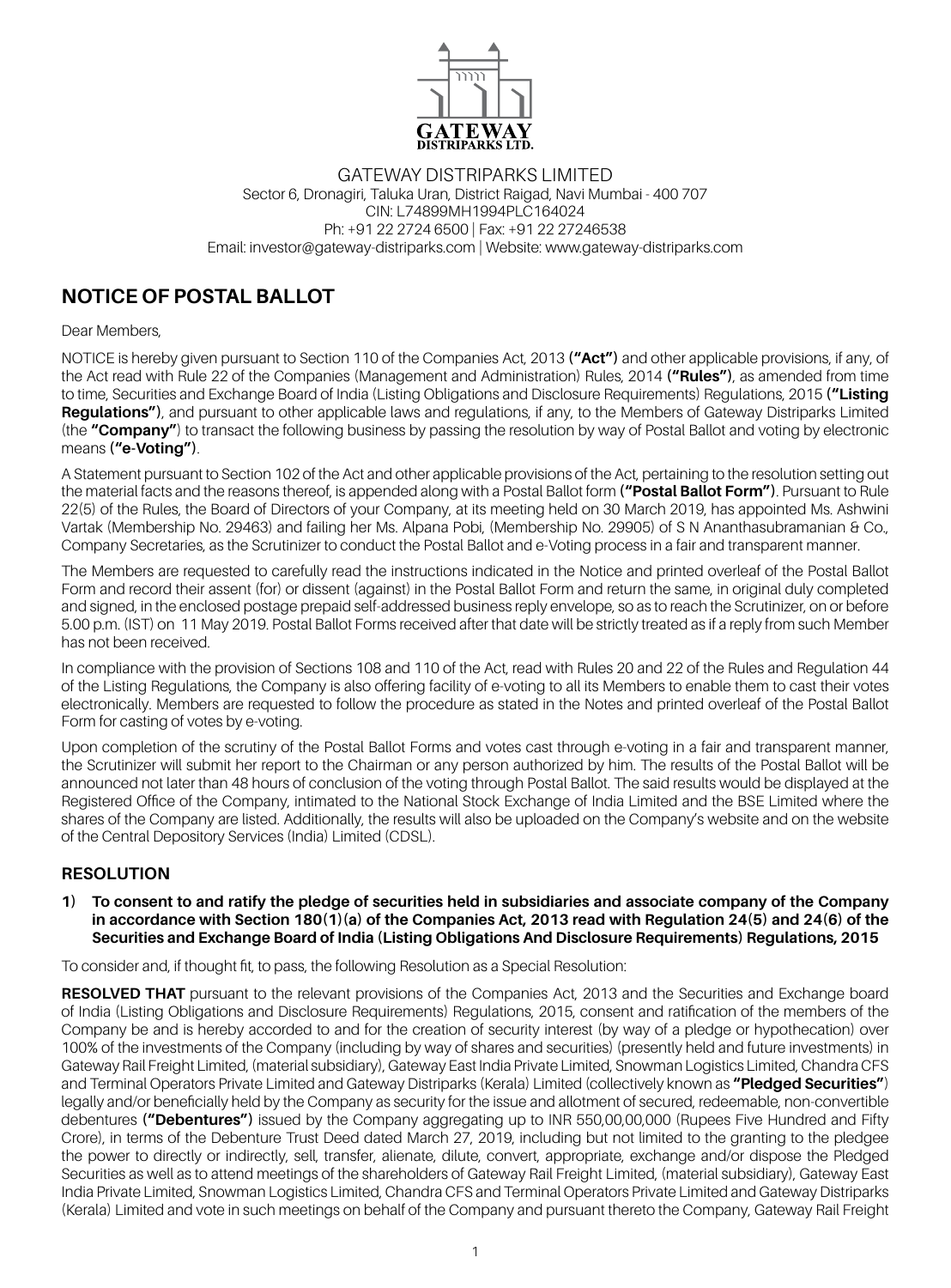Limited, (material subsidiary), Gateway East India Private Limited, Snowman Logistics Limited, Chandra CFS and Terminal Operators Private Limited and Gateway Distriparks (Kerala) Limited may execute such deeds, documents, letters, agreements, powers of attorney, writings, papers, as may be required, from time to time.

**RESOLVED FURTHER THAT** pursuant to the relevant provisions of the Companies Act, 2013 and the Securities and Exchange board of India (Listing Obligations and Disclosure Requirements) Regulations, 2015, the consent and ratification of the Members of the Company be and is hereby also accorded to and for the creation of security interest (by way of a pledge) over 100% of the investments of the Company (including by way of shares and securities), (presently held and future investments) in Gateway Rail Freight Limited, (material subsidiary) to secure the facilities availed by the Company from HDFC Bank Limited on a pari-passu basis with the Debentures.

**RESOLVED FURTHER THAT** in case of invocation of the pledge and consequent sale, transfer, alienation, dilution, conversion, appropriation, exchange and/or disposal of the Pledged Securities, neither the Members nor the Board of Directors of the Company shall be required to provide any further consent in relation to such invocation.

**RESOLVED FURTHER that** Mr. Prem Kishan Dass Gupta (DIN 00011670), Chairman and Managing Director, Mr. Ishaan Gupta (DIN 05298583), Joint Managing Director, Mr. R. Kumar (ACS No. 7007), Dy. CEO & CFO cum Company Secretary and Mr. Samvid Gupta, GM (Chairman's office) be and are hereby severally authorised to do all such acts, deeds, matters and things and to execute all such documents and writings as it may consider necessary, for the purposes of giving effect to this Resolution.

By order of the Board

R. Kumar Dy. CEO & CFO-cum-Company Secretary ACS No. 7007

Place: Navi Mumbai Dated: 04 April 2019

Registered Office: Sector 6, Dronagiri, Taluka Uran, District Raigad, Navi Mumbai – 400 707 Ph: +91 22 2724 6500 | Fax: +91 22 27246538 | Email: investor@gateway-distriparks.com Website: www.gateway-distriparks.com | CIN: L74899MH1994PLC164024

## **NOTES**

- 1. A Statement pursuant to the provisions of Section 102 of the Companies Act, 2013 **("Act")** setting out material facts relating to the proposed resolution is annexed hereto.
- 2. This Notice along with the Postal Ballot Form is being sent by electronic mode to those Members, whose e-mail addresses are registered with the Company/ Depositories, unless any Member has registered for a physical copy of the same. For Members who have not registered their e-mail addresses, physical copies are being sent to them by the permitted mode. Members may note that this Notice will be available on the Company's website, www.gateway-distriparks.com and on the website of Central Depository Services (India) Limited (CDSL) www.evotingindia.com.
- 3. Voting rights will be reckoned on the paid-up value of shares registered in the name of the Members on Friday, 5 April 2019 (cut-off date). Only those Members whose names are recorded in the Register of Members of the Company or in the Register of Beneficial Owners maintained by the Depositories as on the cut-off date will be entitled to cast their votes by Postal Ballot or e-voting. A person who is not a member of the Company on the Cut-Off date should treat this notice as for information purpose only.
- 4. In compliance with the provisions of Sections 108 and 110 of the Act and Rules 20 and 22 of the Companies (Management and Administration) Rules, 2014 ("Rules"), Regulation 44 of the SEBI (Listing Obligations & Disclosure Requirements) Regulations, 2015, the Company is pleased to provide voting by electronic means **("e-voting")** facility to the Members, to enable them to cast their votes electronically. The Company has engaged the services of CDSL to provide e-voting facility to its Members.
- 5. Members can opt for only one mode of voting i.e. either Postal Ballot Form or e-voting. In case any Member cast his votes both by Postal Ballot and e-voting, the votes cast through e-voting shall prevail and the votes cast through Postal Ballot Form shall be considered invalid.
- 6. The Resolution, if passed by requisite majority, will be deemed to be passed on the last date specified for receipt of duly completed Postal Ballot Form or e-voting i.e. Saturday, 11 May 2019
- 7. A Member cannot exercise his vote by proxy on Postal Ballot.
- 8. Members desiring to exercise their vote by physical Postal Ballot are requested to carefully read the instructions printed overleaf on the Postal Ballot Form and return the said Form duly completed and signed, in the enclosed postage prepaid self-addressed business reply envelope to the Scrutinizer, so that it reaches the Scrutinizer not later than by 5.00 p.m. (IST) on Saturday, 11 May 2019. The postage will be borne by the Company. However, envelopes containing Postal Ballot Forms, if sent by courier or registered / speed post or deposited personally at the address given on the self-addressed Business Reply Envelope, at the expense of the Members will also be accepted. If any Postal Ballot Form is received after 5.00 p.m. (IST) on Saturday, 11 May 2019, it will be considered that no reply from the Member has been received. Additionally, please note that the Postal Ballot Forms shall be considered invalid if (i) it is not possible to determine without any doubt the assent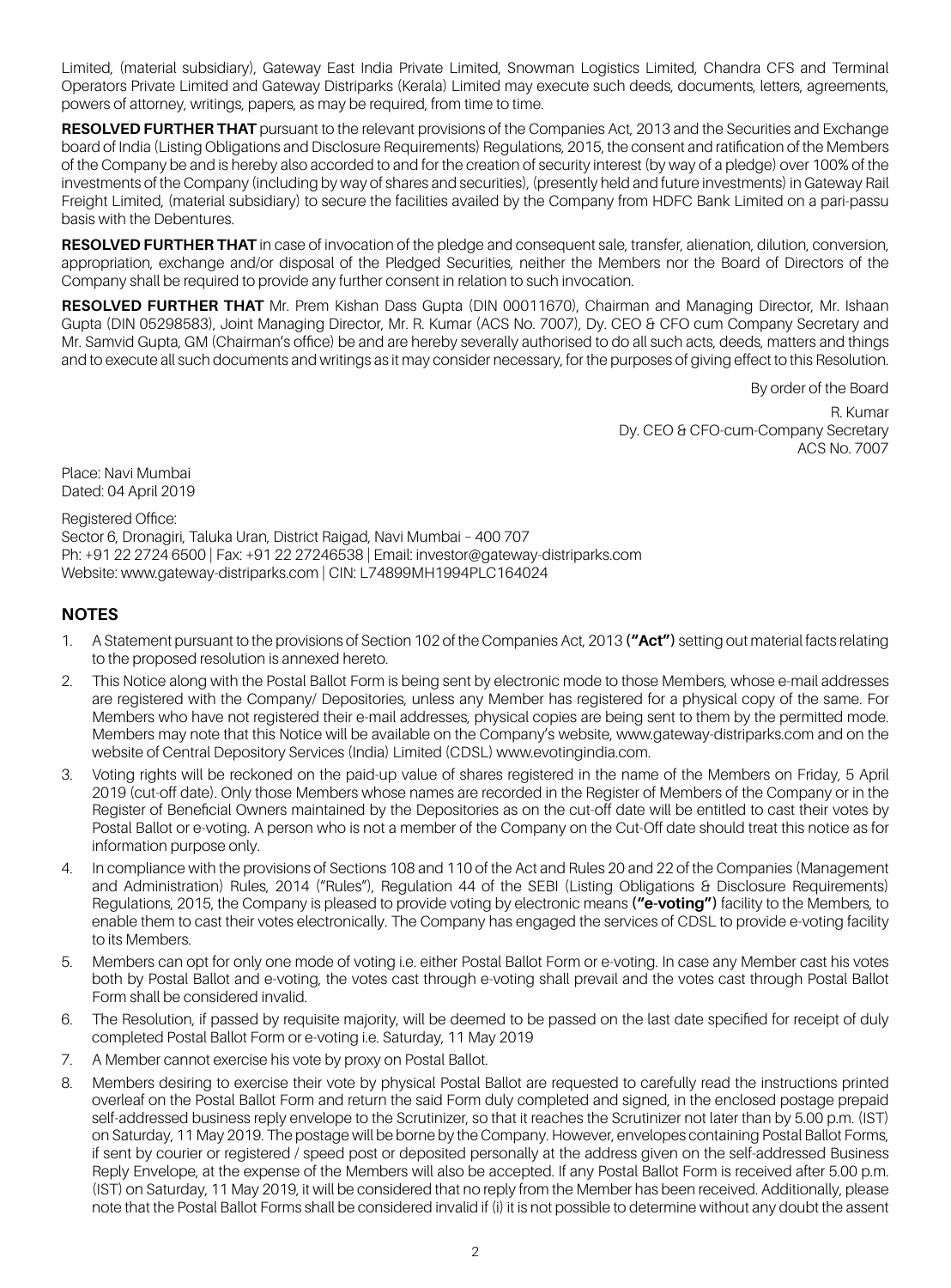or dissent of the Member, and/ or (ii) a competent authority has given directions in writing to the Company to freeze the voting rights of the Member, and/ or (iii) it is defaced or mutilated in such a way that its identity as a genuine form cannot be established; and/ or (iv) the Member has made any amendment to the resolution set out herein or imposed any condition while exercising his vote.

- Members who have received the Postal Ballot Notice by e-mail and who wish to vote through Physical Form or Members who are desirous of obtaining duplicate Postal Ballot Form may write to the Company Secretary or RTA for getting Postal Ballot Form.
- 10. The instructions for e-voting are as under:
	- (i) The shareholders should log on to the e-voting website: www.evotingindia.com
	- (ii) Click on Shareholders/Members.
	- (iii) Now Enter your User ID
	- (iv) For CDSL: 16 digits beneficiary ID, For NSDL: 8 Character DP ID followed by 8 Digits Client ID, Members holding shares in Physical Form should enter Folio Number registered with the Company.
	- (v) Next enter the Image Verification as displayed and Click on Login.
	- (vi) If you are holding shares in demat form and had logged on to www.evotingindia.com and voted on an earlier voting of any company, then your existing password is to be used.
	- (vii) If you are a first time user follow the steps given below:

|                                     | For Members holding shares in Demat Form and Physical Form                                                                                                                            |  |  |
|-------------------------------------|---------------------------------------------------------------------------------------------------------------------------------------------------------------------------------------|--|--|
| <b>PAN</b>                          | Enter your 10 digit alpha-numeric PAN issued by Income Tax Department (Applicable for both<br>demat shareholders as well as physical shareholders)                                    |  |  |
|                                     | Members, who have not updated their PAN with the Company/Depository Participant, are<br>requested to use the sequence number which is printed on Postal Ballot.                       |  |  |
| Dividend Bank<br>Details OR Date of | Enter the Dividend Bank Details or Date of Birth (in dd/mm/yyyy format) as recorded in your<br>demat account or in the company records in order to login.                             |  |  |
| Birth (DOB)                         | If both the details are not recorded with the depository or company please enter the member id<br>/ folio number in the Dividend Bank details field as mentioned in instruction (iv). |  |  |

- (viii) After entering these details appropriately, click on "SUBMIT" tab.
- (ix) Members holding shares in physical form will then directly reach the Company selection screen. However, members holding shares in demat form will now reach 'Password Creation' menu wherein they are required to mandatorily enter their login password in the new password field. Kindly note that this password is to be also used by the demat holders for voting for resolutions of any other company on which they are eligible to vote, provided that company opts for e-voting through CDSL platform. It is strongly recommended not to share your password with any other person and take utmost care to keep your password confidential.
- (x) For Members holding shares in physical form, the details can be used only for e-voting on the resolutions contained in this Notice.
- (xi) Click on the EVSN "Gateway Distriparks Limited" on which you choose to vote.
- (xii) On the voting page, you will see "RESOLUTION DESCRIPTION" and against the same the option "YES/NO" for voting. Select the option YES or NO as desired. The option YES implies that you assent to the Resolution and option NO implies that you dissent to the Resolution.
- (xiii) Click on the "RESOLUTIONS FILE LINK" if you wish to view the entire Resolution details.
- (xiv) After selecting the resolution you have decided to vote on, click on "SUBMIT". A confirmation box will be displayed. If you wish to confirm your vote, click on "OK", else to change your vote, click on "CANCEL" and accordingly modify your vote.
- (xv) Once you "CONFIRM" your vote on the resolution, you will not be allowed to modify your vote or cast the vote again.
- (xvi) You can also take out print of the voting done by you by clicking on "Click here to print" option on the Voting page.
- (xvii) If a demat account holder has forgotten the changed login password then Enter the User ID and the image verification code and click on Forgot Password & enter the details as prompted by the system.
- (xviii) Shareholders can also cast their vote using CDSL's mobile app m-Voting available for android based mobiles. The m-Voting app can be downloaded from Google Play Store. Apple and Windows phone users can download the app from the App Store and the Windows Phone Store respectively. Please follow the instructions as prompted by the mobile app while voting on your mobile.
- (xix) Note for Non Individual Shareholders and Custodians
	- Non-Individual shareholders (i.e. other than Individuals, HUF, NRI etc.) and Custodian are required to log on to www.evotingindia.com and register themselves as Corporates.
	- A scanned copy of the Registration Form bearing the stamp and sign of the entity should be emailed to helpdesk. evoting@cdslindia.com
	- After receiving the login details a compliance user should be created using the admin login and password. The Compliance user would be able to link the account(s) for which they wish to vote on.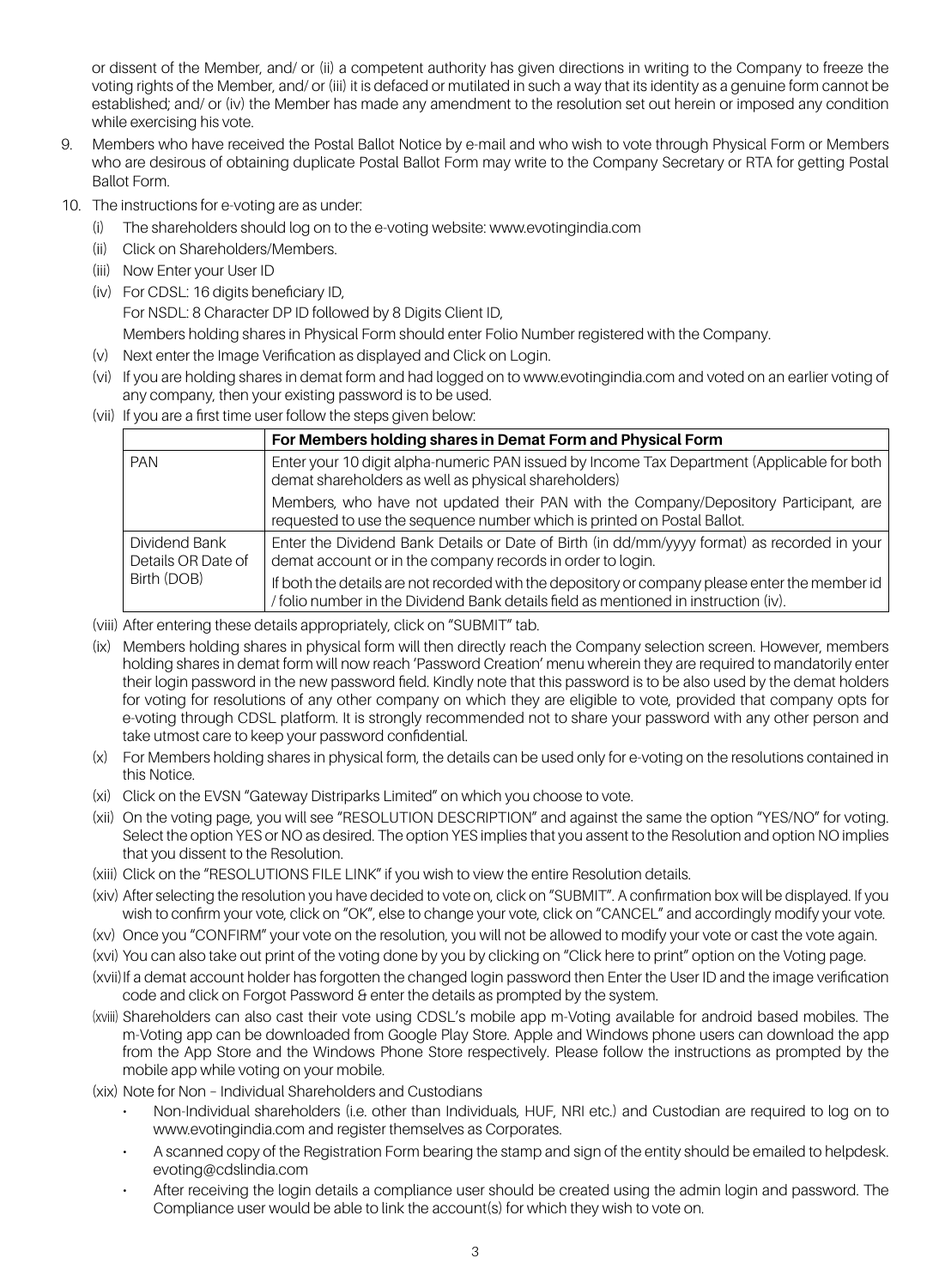- The list of accounts linked in the login should be mailed to helpdesk.evoting@cdslindia.com and on approval of the accounts they would be able to cast their vote.
- A scanned copy of the Board Resolution and Power of Attorney (POA) which they have issued in favour of the Custodian, if any, should be uploaded in PDF format in the system for the scrutinizer to verify the same.
- (xx) In case you have any queries or issues regarding e-voting, you may refer the Frequently Asked Questions (FAQs) and e-voting manual available at www.evotingindia.com under help section or write an email to helpdesk.evoting@ cdslindia.com
- (xxi) All grievances connected with the facility for voting by electronic means may be addressed to Mr. Rakesh Dalvi, Manager, Central Depository Services (India) Limited, A Wing, 25th Floor, Marathon Futurex, Mafatlal Mill Compounds, N M Joshi Marg, Lower Parel (E), Mumbai – 400013, or send an email to helpdesk.evoting@cdslindia.com or call 18002005533.
- 11. Other Instructions:
	- a. The postal ballot e-voting commences from 9.00 a.m. (IST) Thursday, 11 April 2019 to 5.00 p.m. (IST) Saturday, 11 May 2019. During this period, Members holding shares either in physical form or in dematerialized form, as on Friday, 5 April 2019 i.e. Cut-off date, may cast their vote electronically. The e-voting module shall be disabled by CDSL for voting thereafter. Once the vote on a resolution is cast by the Member, he / she shall not be allowed to change it subsequently or cast vote again.
	- b. The Scrutinizer shall, immediately after the conclusion of voting through Postal Ballot, count the votes cast, thereafter unblock the votes cast through remote e-voting in the presence of at least two witnesses not in the employment of the Company and make, not later than 48 hours of conclusion of voting through Postal Ballot, a consolidated Scrutinizer's report of the total votes cast in favour or against, if any, to the Chairman or any person authorised by him, who shall countersign the same. The Scrutinizer's decision on the validity of a Postal Ballot Form will be final and binding.
	- c. The results declared along with the Scrutinizer's Report shall be displayed at the Registered Office of the Company, placed on the Company's website www.gateway-distriparks.com and on the website of CDSL immediately after the result is declared. The Company shall simultaneously forward the results to National Stock Exchange of India Limited and BSE Limited, where the shares of the Company are listed.

### **EXPLANATORY STATEMENT**

Pursuant to Section 102 of the Companies Act, 2013 ("Act")

#### **Item No. 1**

The Company has issued secured, redeemable, non-convertible debentures (Debentures) aggregating to Rs. 550 crores (Rupees Five hundred and fifty crores only) and created a charge on the various assets of the Company for securing the debentures issued pursuant to a Debenture Trust Deed dated March 27, 2019 **("Debenture Trust Deed")**. In terms of the Debenture Trust Deed, the Company has created a pledge over 100% of the investments in the securities (presently held and future investments) of Gateway Rail Freight Limited (material subsidiary) **(GRFL)**, Gateway East India Private Limited, Snowman Logistics Limited, Chandra CFS and Terminal Operators Private Limited and Gateway Distriparks (Kerala) Limited, which are legally and/or beneficially held by the Company, as security for the Debentures **("Pledged Securities")**. The objects of the debenture issue - the funds to be used for completion of the acquisition of the Compulsory Convertible Preference Shares held by the investor in GRFL, refinancing existing debt of the company, setting aside of the Debt Service Reserve Amount and general corporate purposes and other incidental costs of the Issue, in accordance of the applicable law.

The Company also proposes to create a pledge over 100% of its investments in the securities of GRFL to secure the facilities availed by the Company from HDFC Bank Limited from time to time. This pledge will rank *pari passu* with the pledge created for securing the Debentures.

Under the Act, approval of the shareholders of the Company is required by way of special resolution where the Company seeks to dispose of an undertaking or a substantial part thereof. Further, under the Securities and Exchange board of India (Listing Obligations and Disclosure Requirements) Regulations, 2015, approval of the shareholders of the Company is required by way of special resolution where the Company proposes to dispose shares of a material subsidiary that would result in its shareholding falling to below 50% or the Company ceasing to exercise control over the subsidiary. The Pledged Securities constitute an undertaking of the Company. The enforcement of the pledge over the Pledged Securities may result in the Company ceasing to hold more than 50% of the shares of Gateway Rail Freight Limited (which is a material subsidiary). Accordingly, approval of the shareholders is sought by way of a special resolution.

Your Directors recommend the resolutions for your approval.

None of the Directors and key managerial personnel and their relatives are deemed to be concerned or interested, financial or otherwise in the proposed special resolution.

By order of the Board

R. Kumar Dy. CEO & CFO-cum-Company Secretary ACS No. 7007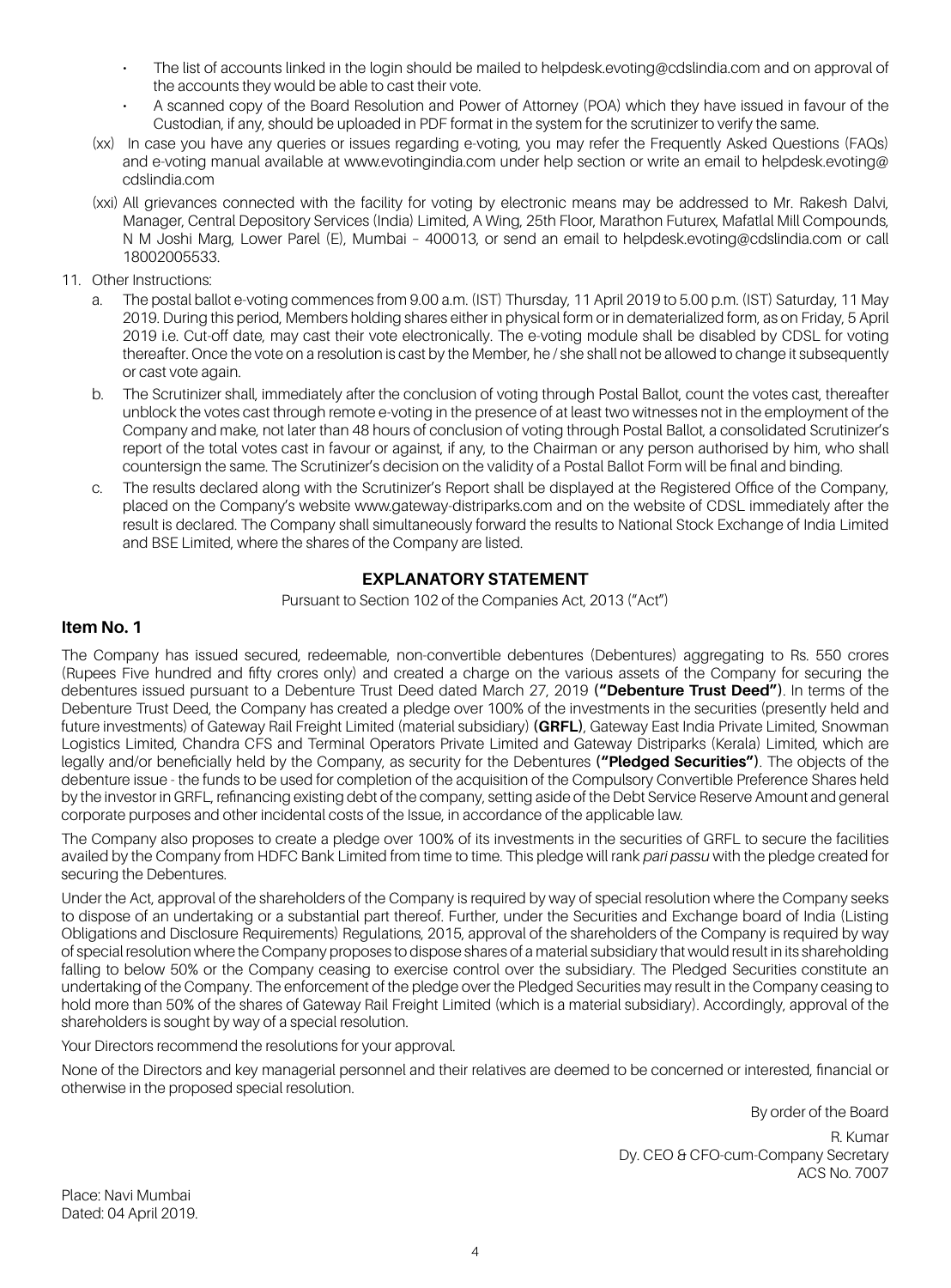

#### **Gateway distriparks Limited**

**Regd. Office:** Sector 6, Dronagiri, Taluka Uran, District Raigad, Navi Mumbai - 400 707 Ph: +91 22 2724 6500 | Fax: +91 22 27246538 Email: investor@gateway-distriparks.com | Website: www.gateway-distriparks.com CIN: L74899MH1994PLC164024

# **POSTAL BALLOT FORM**

**(Pursuant to provisions of Section 110 of the Companies Act, 2013 and rules made thereunder) (Please read the instructions printed overleaf carefully before completing the form)**

1) Name : Registered Address of the :

Sole/First named Shareholder

- 2) Name(s) of the Joint Shareholder(s) : (if any)
- 3) Registered Folio No./ : DP ID No. and Client ID No.
- 4) Number of share(s) held :

I/ We hereby exercise my / our vote(s) in respect of the Special Resolution to be passed through Postal Ballot for the business stated in the Postal Ballot Notice of the Company dated **04 April 2019**, by recording my assent or dissent to the said **Special Resolution** by placing the tick  $(v)$  mark at the appropriate box below:

| Sr.<br>No. | <b>Resolution</b>                                                                                                                                                                                                                                                                                                                       | No. of<br>shares | I/We assent<br>to the<br>resolution $(\checkmark)$ resolution $(\checkmark)$<br><b>FOR</b> | I/We dissent  <br>to the<br><b>AGAINST</b> |
|------------|-----------------------------------------------------------------------------------------------------------------------------------------------------------------------------------------------------------------------------------------------------------------------------------------------------------------------------------------|------------------|--------------------------------------------------------------------------------------------|--------------------------------------------|
|            | Special Resolution under Section 180(1)(a) of the Companies<br>Act, 2013, read with Regulation 24(5) and 24(6) of the Securities<br>and Exchange Board of India (Listing Obligations And Disclosure<br>Requirements) Regulations, 2015 to consent to and ratify the<br>pledge of securities held in subsidiaries and associate company. |                  |                                                                                            |                                            |

Place :

Date:

Signature of Shareholder

## **ELECTRONIC VOTING PARTICULARS**

| <b>EVSN (Electronic Voting Sequence Number)</b> | User ID | <b>Sequence Number</b> |
|-------------------------------------------------|---------|------------------------|
| 190404004                                       |         |                        |

Note: 1. Last Date for receipt of Postal Ballot Form by the Scrutinizer is Saturday, 11 May 2019.

2. If the voting rights are exercised electronically, there is no need to use the form.